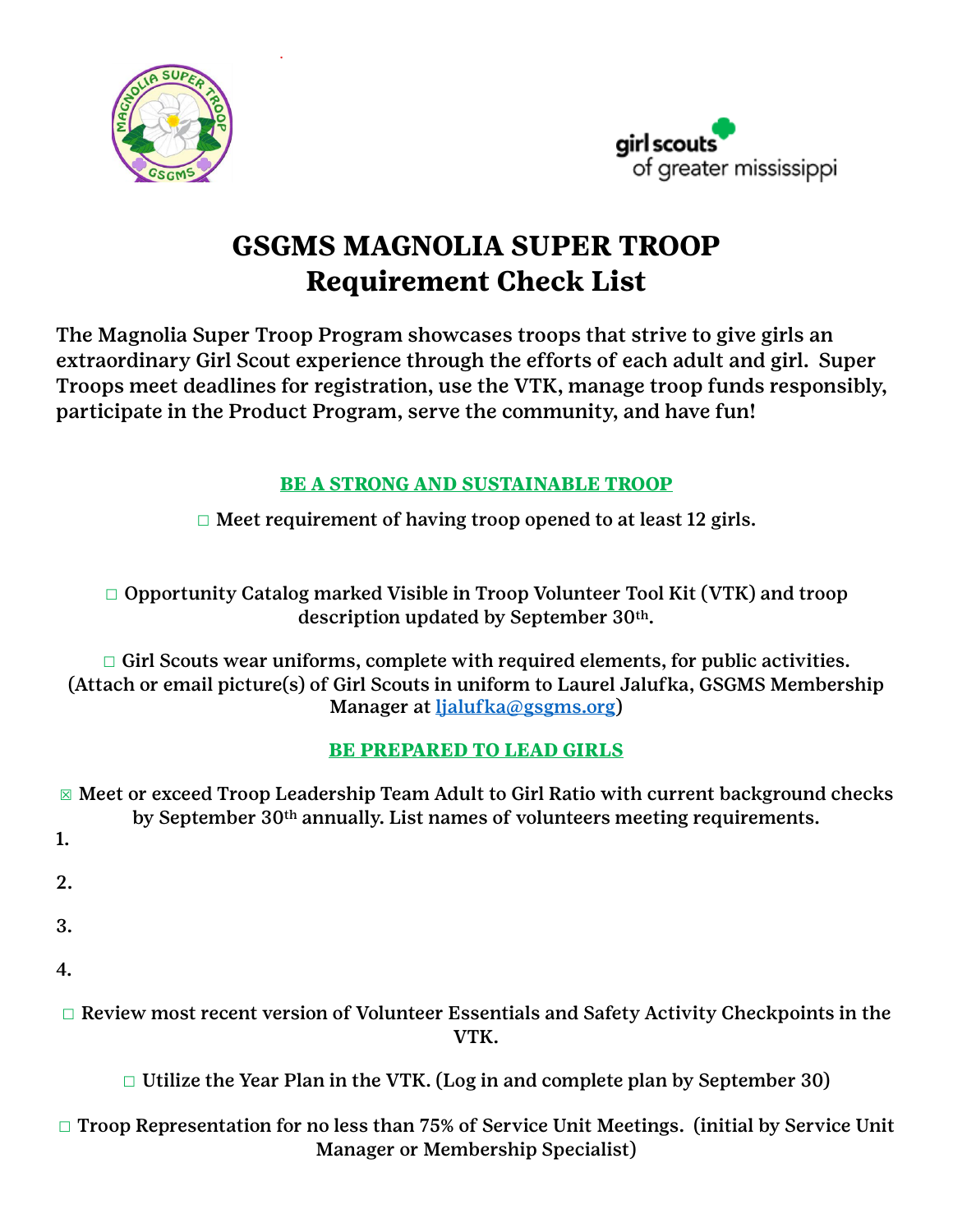Attended \_\_\_\_\_ of \_\_\_\_\_ number of SU meetings for GS year \_\_\_\_\_\_\_\_\_\_\_\_\_\_\_\_\_\_\_\_\_\_

□ Ensure any Adult Member Background Checks are not lapsed for more than 30 days (VTK tracking)

☐ Host Parent/Caregiver Meeting. Share meeting plan for year and how to access in VTK. Set expectations. Explain how communication will occur.

Parent Meeting Date: \_\_\_\_\_\_\_\_\_\_\_\_\_\_\_\_\_\_\_\_\_\_

List Troop Communication Tools: (example: FB, Remind 101, email, phone)

1.

2.

□ Fill open volunteer positions in the GS Troop. Register at least two additional adult members to volunteer support roles and list below. (example: Troop Cookie Chair, Bank Account Co-signer, Chaperone/Driver)

- 1.
- 2.
- 

# **DO THE GIRL SCOUT LEADERSHIP EXPERIENCE**

|    | $\Box$ Earn at least three national proficiency badges or complete one Girl Scout Journey<br>(annually)                                             |
|----|-----------------------------------------------------------------------------------------------------------------------------------------------------|
| 1. |                                                                                                                                                     |
| 2. |                                                                                                                                                     |
| 3. |                                                                                                                                                     |
|    | $\Box$ Celebrate GS Troop's accomplishments with a least one Girl Scout Ceremony<br>(example Investiture, Bridging Ceremony, Court of Awards, etc.) |
|    |                                                                                                                                                     |
|    | Ceremony:                                                                                                                                           |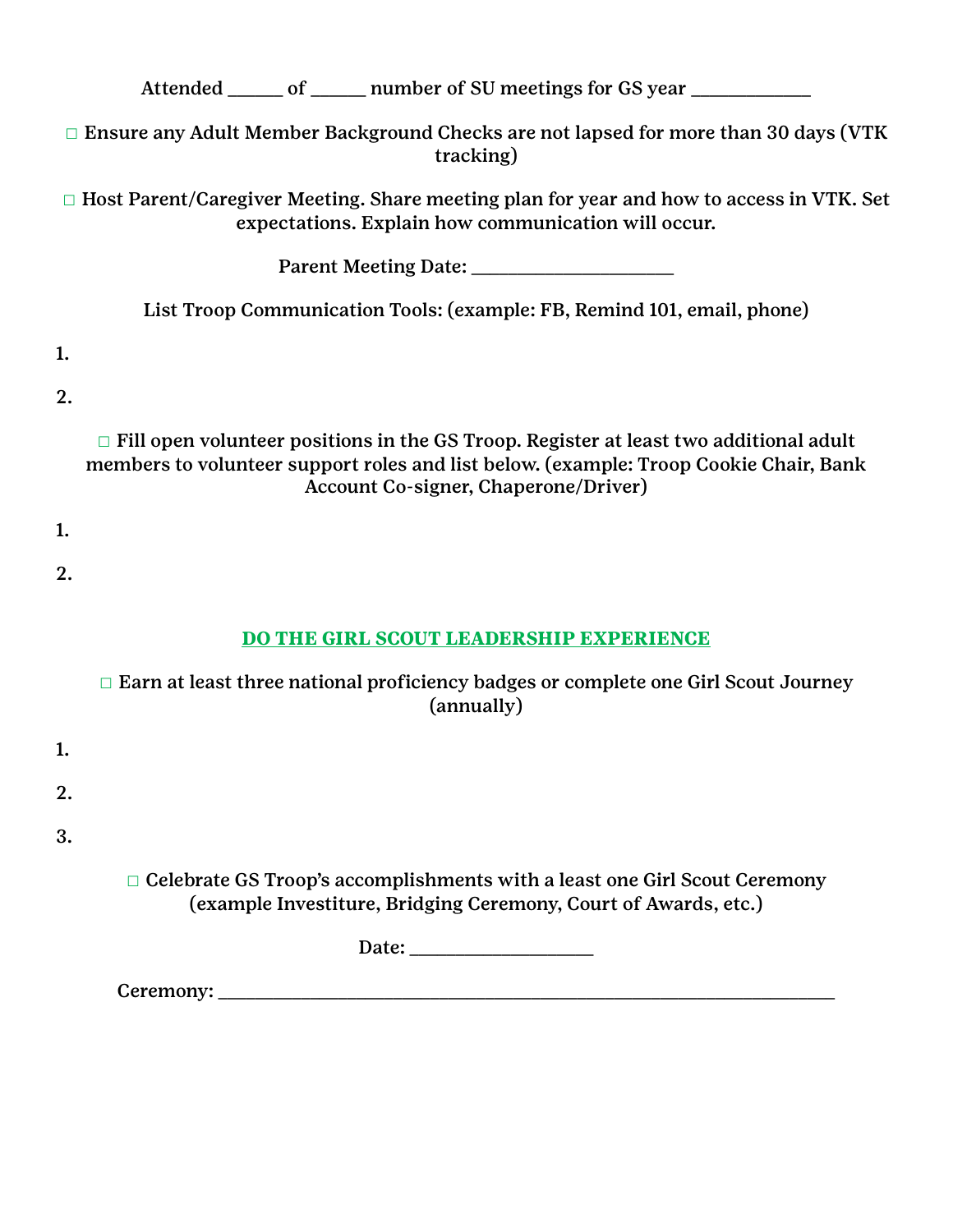#### **DO SOMETHING FUN**

□ Participate in at least three activities during the year outside of regular GS Troop Meeting and list below. (Examples: service unit event, council event, summer camp, virtual event, outing to a park or museum, camp out)

| $\sim$ |
|--------|
|        |

2.

3.

□ Host at least one family event for Girl Scout Troop to engage the entire family. (Examples: picnic in the park, skate party, community service project, game night, etc.)

Date:

Event:

#### **DO A GOOD TURN**

☐ Help another Girl Scout Troop, participate in a Community Service or Take Action project, participate in the National Stand Beside Her movement, or create your own event and invite other troops to participate.

Date: \_\_\_\_\_\_\_\_\_\_\_\_\_\_\_\_\_\_\_\_\_

Event: \_\_\_\_\_\_\_\_\_\_\_\_\_\_\_\_\_\_\_\_\_\_\_\_\_\_\_\_\_\_\_\_\_\_\_\_\_\_\_\_\_\_\_\_\_\_\_\_\_\_\_\_\_\_\_\_\_\_\_\_\_\_\_\_\_\_\_\_\_\_

□ Tally the collective number of service hours for the entire Girl Scout Troop.

Total hours: \_\_\_\_\_\_\_\_\_\_\_\_\_\_\_\_\_\_\_

# **DO IT ALL OVER AGAIN!**

☐ Renew at least 75% of Troop Girl Scouts by July 31 (Early Bird)

☐ Register at least two co-leaders by July 31

□ Girl Scout Ambassador troops with graduating seniors have 65% of eligible girls bridge to adult members by July 31 (VTK report)